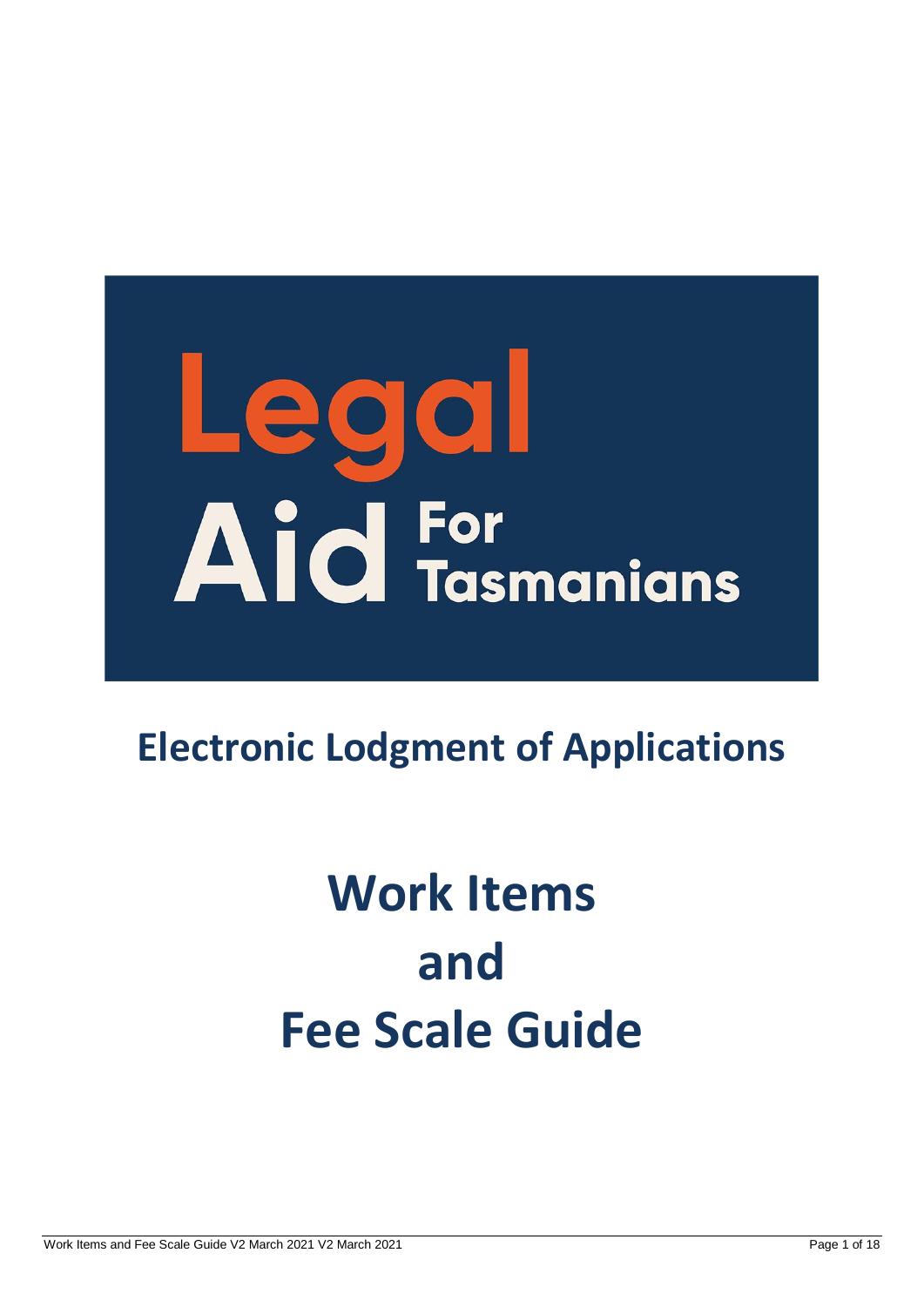#### **OVERVIEW**

When completing a Legal Aid Application (e-lodge) users must select a category (or phase) at question 21 from the following lists:

#### **Family**

- Initial
- Alternative Dispute Resolution Phase
- Family Court
- Federal magistrates Court
- Miscellaneous Short Items
- ICL
- Appeals
- Child Support
- Relationships Act Supreme Court

#### **Civil**

- AAT/SSAT
	- Child Safety (CYP&TFAct)
- Federal Court
- Magistrates Court
- Mental Health
- **Migration**
- Supreme Court

#### **Criminal**

- High Court
- Magistrates Court
- Supreme Court/Criminal

Whatever **choice** is made **above** will determine the work items available to you at:

- question 28 for Family Law;
- question 24 for Civil Law;
- question 26 for Criminal Law;

and are listed as follows under each law type.

A **table** setting out the allocated **hours** for each work item begins on page [4](#page-3-0) of this document.

#### **FAMILY LAW**

Child Support Payee Parent Child Support Payer Parent Childrens Matters **Maintenance** Other Family Matters Property Settlement Independent Children's Lawyer

#### **CIVIL LAW**

Administrative Appeals Tribunal Children, Young Persons and Their Families Act Family Violence Orders Other Civil Matters (Commonwealth) Other Civil Matters (State) Restraint Orders Children's Separate Representative Veterans Affairs Workers Compensation

#### **CRIMINAL LAW**

Traffic Offences Exceed .05%/Road Safety Act offences Drive Whilst Disqualified Motor Vehicle Stealing Drive under the Influence of - alcohol - drugs

Dangerous Driving Driving causing Death Other traffic offences

Drug Offences Possession & Use Supply/Sell Drugs Growing/Manufacturing Drugs Traffic Drugs

Offences Against The Person Assault Aggravated Assault Wounding Grievous Bodily Harm Manslaughter Murder Miscellaneous Offences against the Person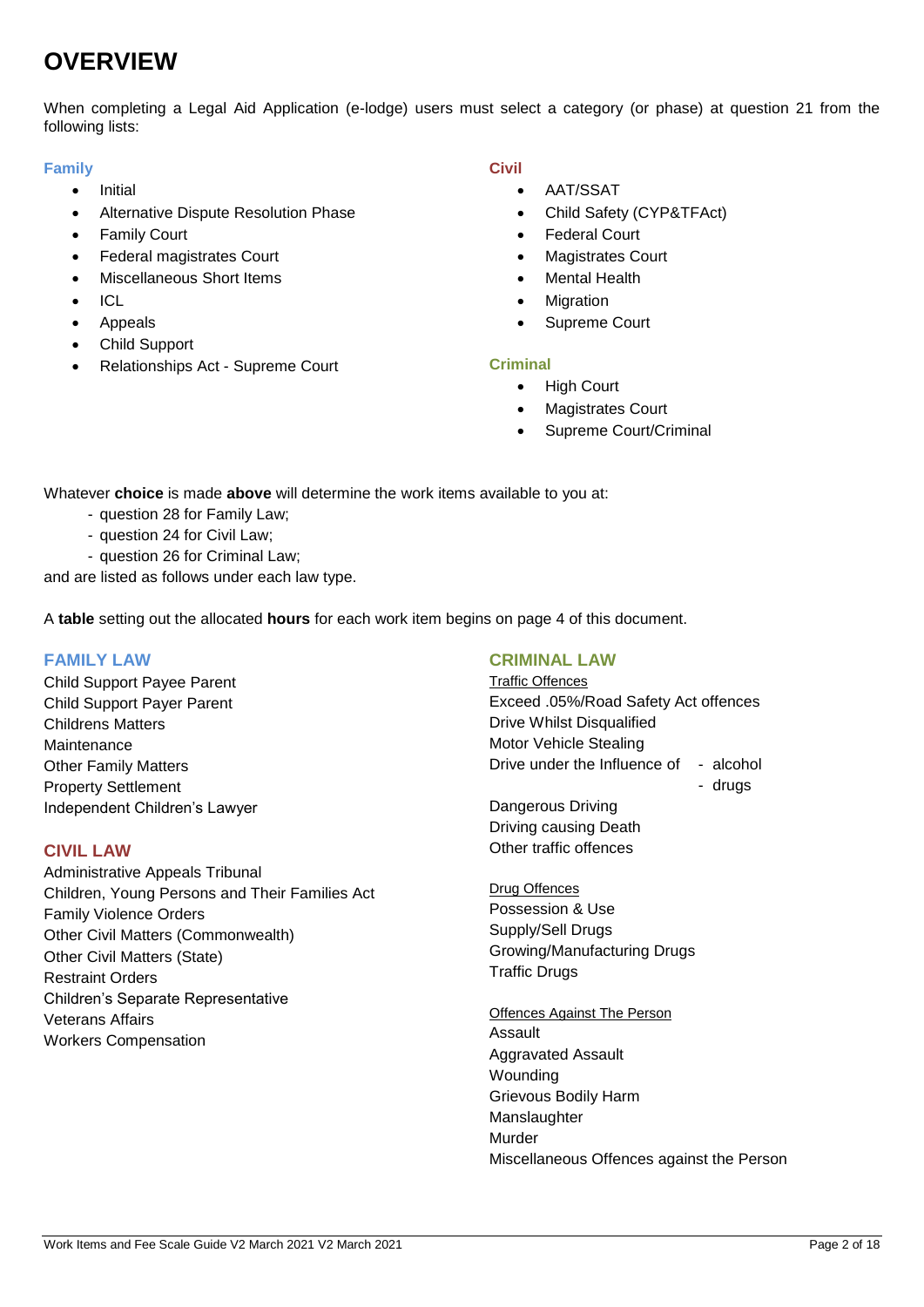Offences Against Good Order Assault Police Resist Arrest Miscellaneous Offences against Good Order Unlawful Possession of Weapons/Dangerous Article

#### Offences Against Justice Procedures

Bail Application Fail to Appear Breach of Bail Breach of Suspended Sentence Breach of Probation/Bond Breach/Review of Community Service Orders Breach of Restraint Order Escape Safe at Home Perpetrators Offences against Justice Procedures

#### Sexual Assault & Related Offences

Rape Aggravated Sexual Assault Sexual Assault Indecent Assault Maintaining a Sexual Relationship with a Young Person Child Abuse Product

Dishonesty Offences **Stealing Burglary** Aggravated Burglary Receiving & Possession of Stolen Property Trespass Fraud Misappropriation & Deception (including computer related fraud) Forgery/Uttering Dishonestly Acquiring a Financial Advantage Armed Robbery/Robbery Miscellaneous Dishonesty type matters

Property Related Crimes Arson/Setting fire to Property Damage to Property Miscellaneous Offences against Property

Other Matters Fisheries Offences

Commonwealth Matters Centrelink Fraud Offences against Government Security Other Commonwealth Crimes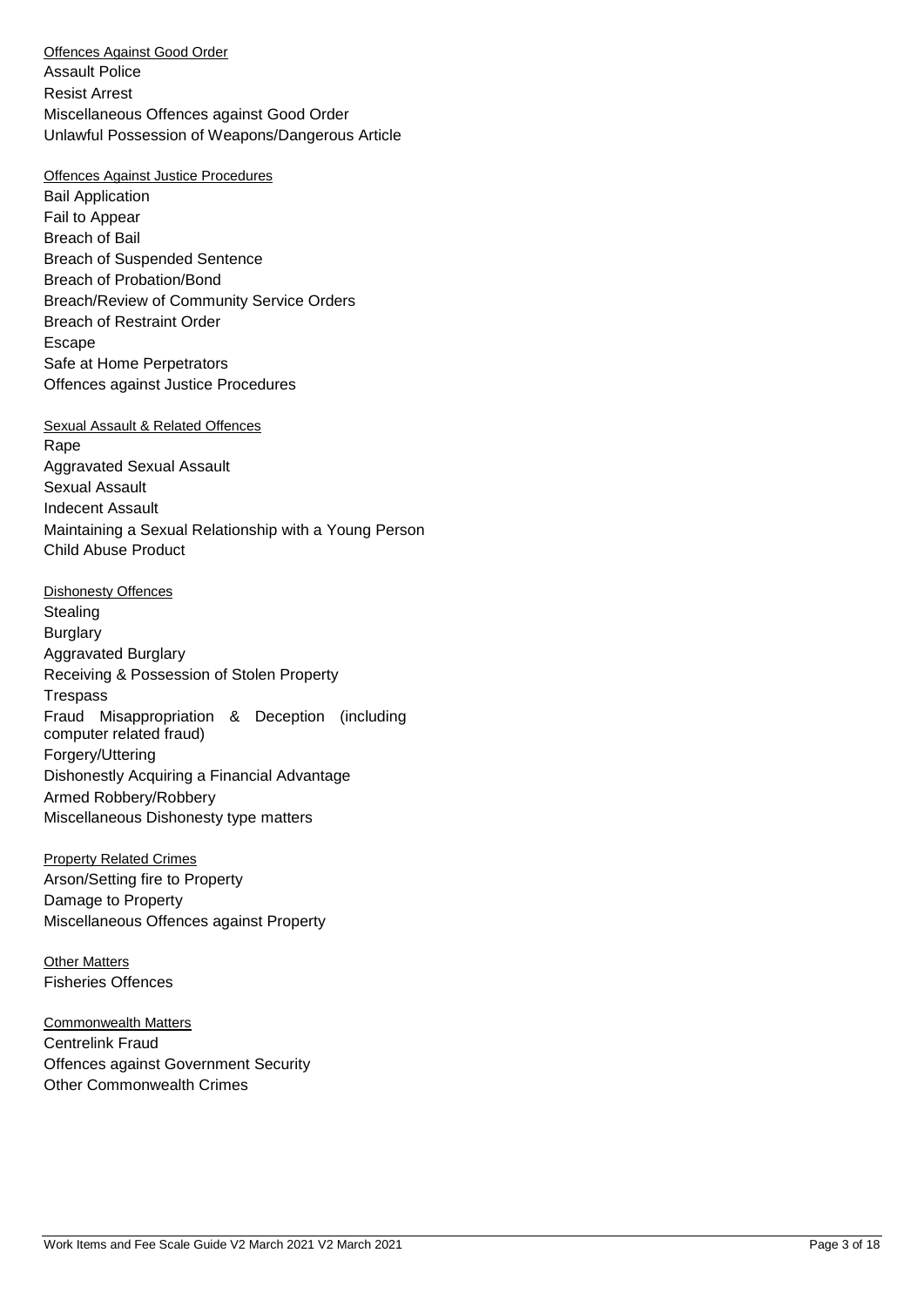<span id="page-3-0"></span>

| E-lodge<br><b>Item</b><br>No. |     | <b>Description</b>                                                                                                                                               | <b>Hours</b>   | <b>Total</b> | Rate |
|-------------------------------|-----|------------------------------------------------------------------------------------------------------------------------------------------------------------------|----------------|--------------|------|
|                               |     | <b>Initial/General Work Items</b>                                                                                                                                |                |              |      |
|                               | (a) | Aid for Negotiations Only                                                                                                                                        | 1              | 1            | Sol  |
|                               | (b) | Aid to Investigate and Negotiate                                                                                                                                 | 1              | 1            | Sol  |
|                               | (c) | Aid to Investigate and Report                                                                                                                                    | 1              |              | Sol  |
|                               | (d) | Other/Extension of Aid                                                                                                                                           | Variable       | Variable     | Sol  |
|                               |     | <b>Alternative Dispute Resolution Phase</b>                                                                                                                      |                |              |      |
| 1                             |     | <b>FDR early intervention</b>                                                                                                                                    |                |              |      |
|                               | (a) | Take instructions; arrange time and prepare for FDR process                                                                                                      | 2              |              |      |
|                               | (b) | Represent client at FDR process                                                                                                                                  | 2              | 5            | Sol  |
|                               | (c) | Prepare consent orders, if appropriate inc draw Form 11; exchange;<br>negotiate; confirm instructions; engross; execute and file; obtain birth<br>certificates   | 1              |              |      |
| $\overline{2}$                |     | FDR at other stage including second conference                                                                                                                   |                |              |      |
|                               | (b) | Representing client at FDR process                                                                                                                               | 2              |              |      |
|                               | (c) | Preparing consent orders, if appropriate inc draw Form 11; exchange;<br>negotiate; confirm instructions; engross; execute and file; obtain birth<br>certificates | 2              | 4            | Sol  |
| 5                             |     | <b>Preparation of Consent Orders</b>                                                                                                                             |                |              |      |
|                               |     | Includes draw; engross; negotiate; confirm instructions; execute and file                                                                                        | 3              | 3            | Sol  |
|                               |     | <b>Other/Extension of Aid</b>                                                                                                                                    | Variable       | Variable     | Sol  |
|                               |     |                                                                                                                                                                  |                |              |      |
|                               |     | <b>Court Proceedings Phase</b>                                                                                                                                   |                |              |      |
|                               |     |                                                                                                                                                                  |                |              |      |
| 6                             |     | Form 1 & 1A - Application Initial Grant                                                                                                                          |                |              |      |
|                               |     | Initiating proceedings up to end of Case Conference/Directions hearing                                                                                           |                |              |      |
|                               | (a) | Taking initial instructions; communications                                                                                                                      | 2              |              |      |
|                               | (b) | Preparing application/Response; attending to filing and service                                                                                                  | 2              | 7            | Sol  |
|                               | (c) | Court attendance x 1; consent orders, if appropriate                                                                                                             | 3              |              |      |
| 7                             |     | Form 1 & 1A - Case Asst Conf/First Return Date to Joint Case<br><b>Conference</b>                                                                                |                |              |      |
|                               | (a) | File management; take instructions                                                                                                                               | 1              |              |      |
|                               | (b) | Court attendance (x2 usual)                                                                                                                                      | 1              | 4            | Sol  |
|                               | (c) | JCC attendance                                                                                                                                                   | $\overline{2}$ |              |      |
| 8                             |     | Form 1 & 2 OR 1A & 2A - With Interim Application                                                                                                                 |                |              |      |
|                               |     | Initiating court proceedings - up to conclusion of directions hearing/s<br>including application for interim relief filed at the same time                       |                |              |      |
| <b>Family Court</b>           | (a) | Take instructions for initiating court proceedings and for affidavits                                                                                            | $\overline{2}$ | 12           | Sol  |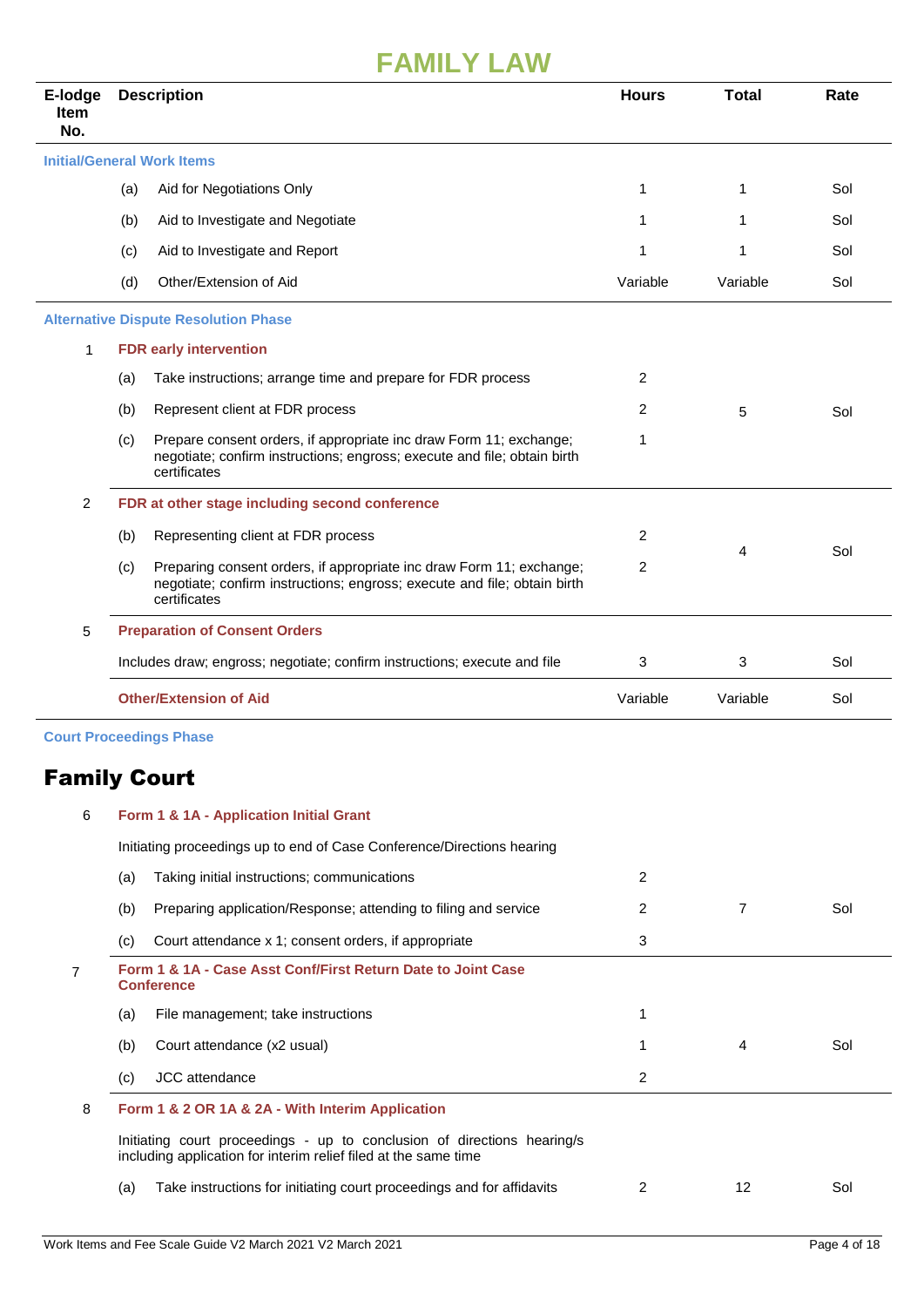| E-lodge<br><b>Item</b><br>No. | <b>Description</b>                                                                                                                             | <b>Hours</b>   | <b>Total</b> | Rate    |
|-------------------------------|------------------------------------------------------------------------------------------------------------------------------------------------|----------------|--------------|---------|
|                               | (b)<br>Preparing applications (x2) affidavits; obtaining short service; filing<br>serving                                                      | 5              |              |         |
|                               | Draw; file; notify; serve subpoena (1-3 usual)<br>(c)                                                                                          | 2              |              |         |
|                               | (d)<br>Court attendance (first)                                                                                                                | 3              |              |         |
| 9                             | FORM 1 - LAT stream - first return date/Child Assessment Conference<br>(CAC) to first Less Adversarial Trial (LAT) hearing date                |                |              |         |
|                               | Attendance to explain and assist with Client Questionnaire; file and serve<br>same; obtain instructions about list of witnesses and trial plan | 2              | 2            | Sol     |
| 10                            | FORM 1 - LAT stream - first hearing date                                                                                                       |                |              |         |
|                               | Preparation and conference with client                                                                                                         | 1              | 3            | Counsel |
|                               | Appear in court first LAT hearing event inc. debriefing client                                                                                 | $\overline{2}$ |              |         |
| 11                            | FORM 1 - first return date/first LAT hearing to prehearing<br>conference/Div 12A directions hearing                                            |                |              |         |
|                               | File management; taking instructions; settle Expert Report terms of<br>reference; prepare client for family report process                     | 2              |              |         |
|                               | Read family report, copy to client, appointment to obtain instructions re<br>same                                                              | $\overline{2}$ | 6            | Sol     |
|                               | PTC/Div 12A attendance incl obtaining consent orders, if appropriate                                                                           | 2              |              |         |
| 11A                           | <b>Attend ICL Conference</b>                                                                                                                   | 3              | 3            | Sol     |
| 12                            | FORM 1 - from prehearing conference/1st Div 12A hearing to release<br>of family report                                                         |                |              |         |
|                               | Preparing client for family report process; reading family report; advising<br>client; obtaining consent orders, if appropriate                | 3              | 3            | Sol     |
| 13                            | FORM 1 - Documents for Trial - after Family Report before first day<br>contested trial (for trial estimated 1-2 days)                          |                |              |         |
|                               | Take instructions on client trial affidavit; draw; re-interview to settle; swear;<br>engross incl. annexure and copies; file and serve         | 6              |              |         |
|                               | Interview witnesses (x3 standard) on affidavit; draw; re-interview to settle;<br>swear; engross; file and serve                                | 4              | 12           | Sol     |
|                               | Preparing outline of case; communicate to settle joint case summary                                                                            | $\overline{2}$ |              |         |
| 14                            | FORM 1 - Documents for Trial - after Family Report before first day<br>contested trial (for trial estimated 3 days plus)                       |                |              |         |
|                               | Add extra witnesses interviews; settle and swear extra affidavits; draw trial<br>plan; file and serve                                          | 4              | 4            | Sol     |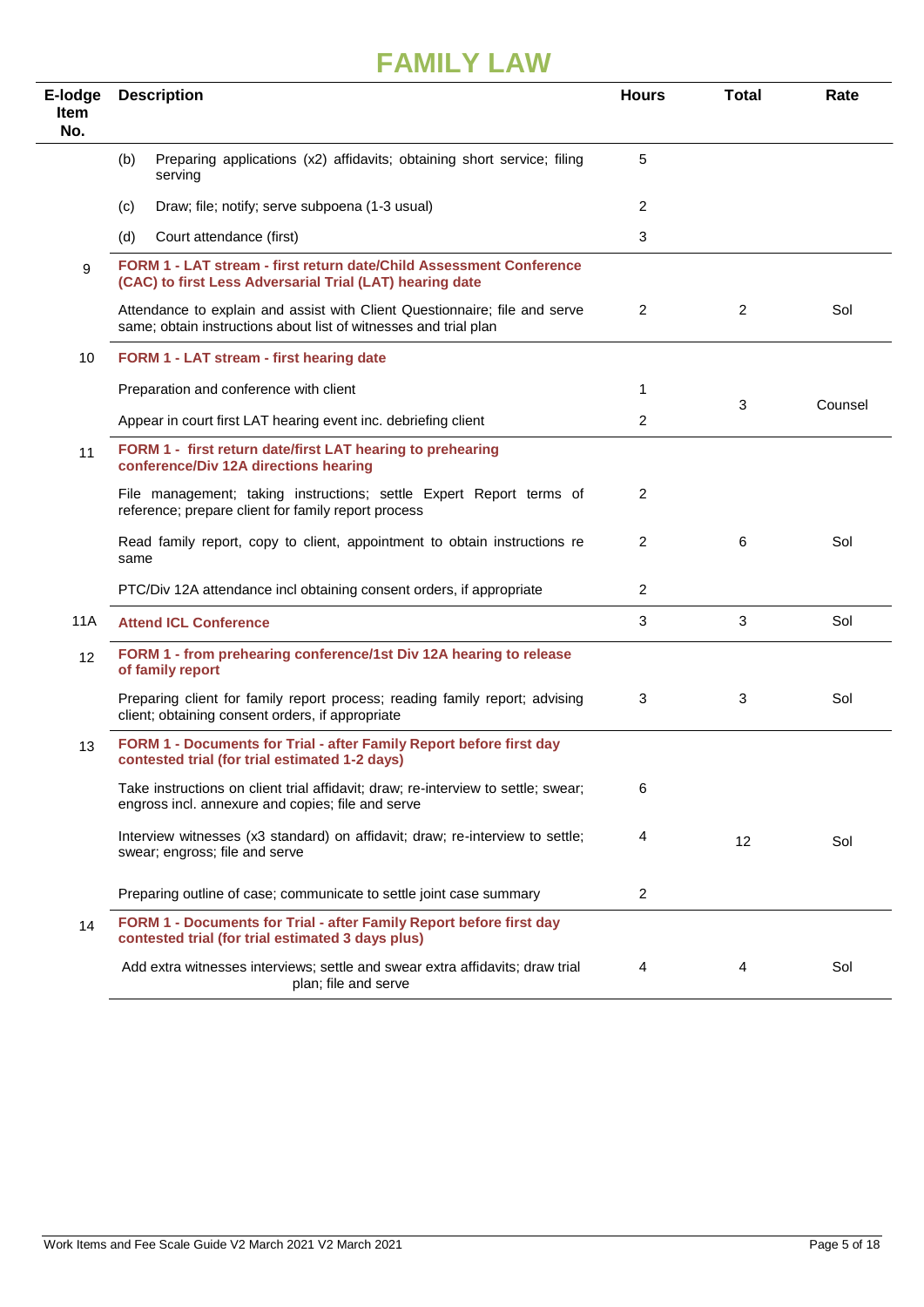| E-lodge<br><b>Item</b><br>No. | <b>Description</b>                                                                                                                                    | <b>Hours</b> | <b>Total</b> | Rate    |
|-------------------------------|-------------------------------------------------------------------------------------------------------------------------------------------------------|--------------|--------------|---------|
| 15                            | <b>Trial Preparation</b>                                                                                                                              |              |              |         |
|                               | Review all material including pleadings; affidavits and subpoenaed<br>materials; draw list of objections; plan and prepare opening and<br>submissions | 5            |              |         |
|                               | Prepare examination in chief                                                                                                                          | 1            | 10           | Sol     |
|                               | Prepare cross-examination                                                                                                                             | 4            |              |         |
| 16                            | <b>Trial Costs - as Solicitor Advocate</b>                                                                                                            |              |              |         |
|                               | Attendance first day of hearing including 2 hours pre-trial prep conferences<br>before and after court                                                | 6            | 6            | Counsel |
| 17                            | <b>Trial Costs - Instructing Solicitor - Complex Where Approved</b>                                                                                   |              |              |         |
|                               | Attendance each day to instruct                                                                                                                       | 6            | 6            | Sol     |
| 18                            | <b>Take Judgment</b>                                                                                                                                  |              |              |         |
|                               | Attend Court; take judgment; argue costs where necessary; settle<br>incidental issues requested by Court; conference with client to explain           | 1            | 1            | Counsel |
| 19                            | <b>Costs Application - Contested - Discrete Item</b>                                                                                                  |              |              |         |
|                               | Obtain instructions on financial circumstances; attend court; argue and<br>debrief client                                                             | 2            | 2            | Counsel |
|                               | <b>Other/Extension of Aid</b>                                                                                                                         | Variable     | Variable     | Sol     |
|                               | <b>Federal Magistrates Court</b>                                                                                                                      |              |              |         |
| 20                            | <b>FMC - Without Interim Application</b>                                                                                                              |              |              |         |
|                               | Initiating court proceedings - up to conclusion of directions hearing/s<br>including application for interim relief filed at the same time            |              |              |         |
|                               | Take instructions for initiating court proceedings and for affidavits<br>(a)                                                                          | 2            |              |         |
|                               | Prepare applications (x2) affidavits; file; serve<br>(b)                                                                                              | 5            | 9            | Sol     |
|                               | Court attendance (CAC / first return date)                                                                                                            | 2            |              |         |
| 21                            | <b>FMC - With Interim Application</b>                                                                                                                 |              |              |         |
|                               | Initiating court proceedings - up to conclusion of directions hearing/s<br>including application for interim relief filed at the same time            |              |              |         |
|                               | Take instructions for initiating court proceedings and for affidavits<br>(a)                                                                          | 2            |              |         |
|                               | Preparing applications (x2) affidavits; obtaining short service; filing;<br>(b)<br>serving                                                            | 5            | 12           | Sol     |
|                               | Draw; file; notify; serve subpoena (1-3 usual)<br>(c)                                                                                                 | 2            |              |         |
|                               | Court attendance (first)                                                                                                                              | 3            |              |         |
| 22                            | <b>FMC - Mention/Directions Hearing as Discrete Event</b>                                                                                             |              |              |         |
|                               | File Management; obtain instructions; negotiate; communication                                                                                        | 1            |              |         |
|                               | Court appearance                                                                                                                                      | 1            | 2            | Sol     |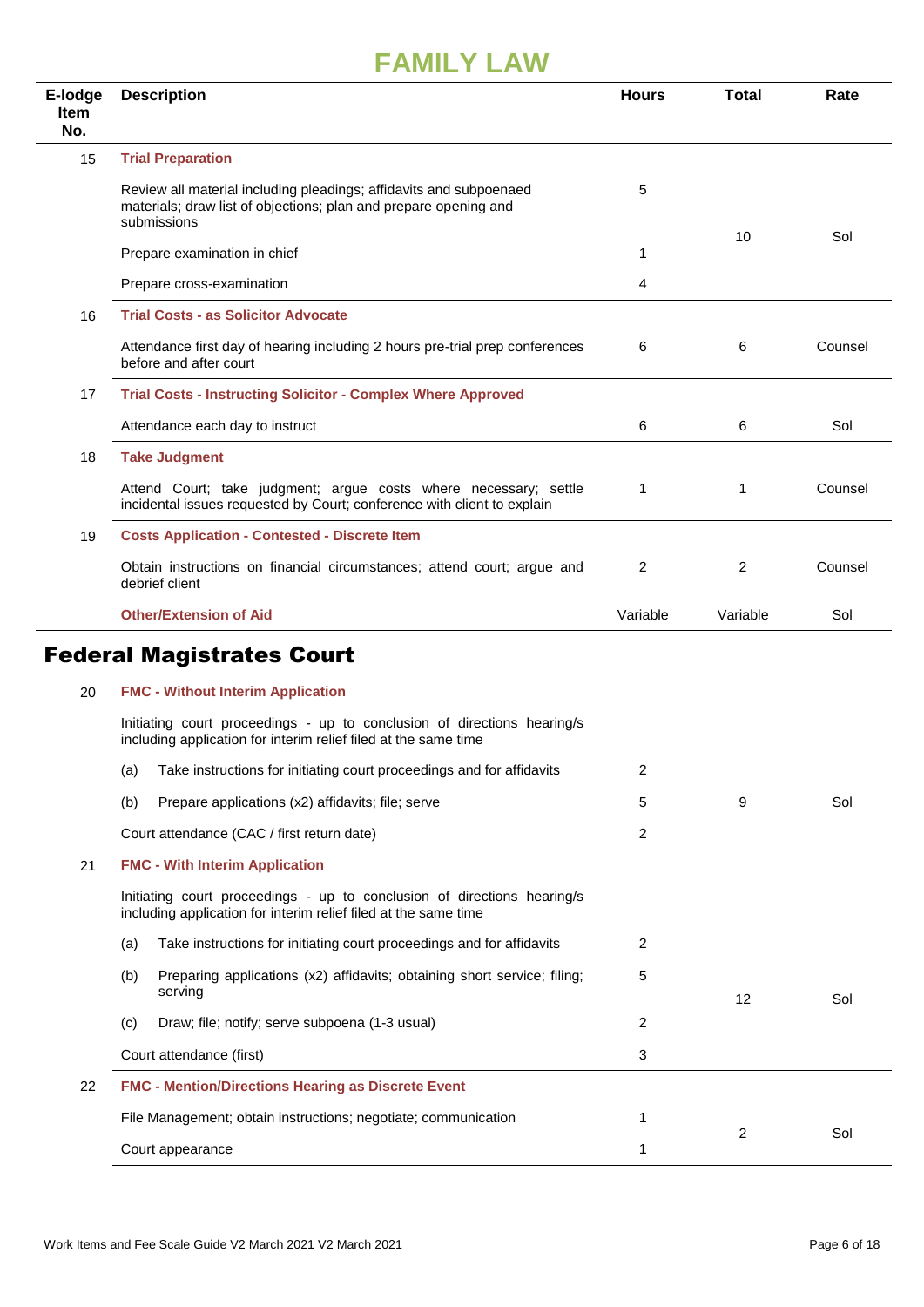| E-lodge<br><b>Item</b> | <b>Description</b>                                                                                                                                   | <b>Hours</b> | <b>Total</b> | Rate    |
|------------------------|------------------------------------------------------------------------------------------------------------------------------------------------------|--------------|--------------|---------|
| No.                    |                                                                                                                                                      |              |              |         |
| 23                     | FORM 1 - Documents for Trial - After Family Report Before First Day<br><b>Contested Trial (for Trial Estimated 1-2 Days)</b>                         |              |              |         |
|                        | Take instructions on client trial affidavit; draw; re-interview to settle; swear;<br>engross incl. annexure and copies; file and serve               | 6            |              |         |
|                        | Interview witnesses (x3 standard) on affidavit; draw; re-interview to settle;<br>swear; engross; file and serve                                      | 4            | 12           | Sol     |
|                        | Preparing outline of case; communicate to settle joint case summary                                                                                  | 2            |              |         |
| 24                     | <b>Trial Preparation</b>                                                                                                                             |              |              |         |
|                        | Review all material including pleadings; affidavits and subpoenaed<br>material; draw list of objections; plan and prepare opening and<br>submissions | 5            |              |         |
|                        | Prepare examination in chief                                                                                                                         | 1            | 10           | Sol     |
|                        | Prepare cross-examination                                                                                                                            | 4            |              |         |
| 25                     | <b>FMC - Trial Costs as Solicitor Advocate or Counsel</b>                                                                                            |              |              |         |
|                        | Attendance first day of hearing including 2 hours pre-trial prep;<br>conferences before and after court                                              | 6            | 6            | Counsel |
| 26                     | <b>FMC - Trial Costs as Solicitor Advocate or Counsel</b>                                                                                            |              |              |         |
|                        | Subsequent day                                                                                                                                       | 6            | 6            | Counsel |
| 27                     | <b>Contravention Proceedings - Applicant</b>                                                                                                         |              |              |         |
|                        | Peruse order; obtain instructions on contravention                                                                                                   | 1            |              | Sol     |
|                        | Draw Form 12; draw affidavit; settle and swear affidavit; file and serve;<br>obtain evidence in support including subpoena                           | 3            | 8            | Sol     |
|                        | Court appearance                                                                                                                                     | 4            |              | Counsel |
| 28                     | <b>Contravention Proceedings - Respondent</b>                                                                                                        |              |              |         |
|                        | Peruse order, application and affidavit; obtain instructions on contravention                                                                        | 1            |              | Sol     |
|                        | Draw affidavit; settle and swear affidavit; obtain evidence in support<br>including subpoena; prepare cross-examination and submissions              | 3            | 8            | Sol     |
|                        | Court appearance                                                                                                                                     | 4            |              | Counsel |
|                        | <b>Other/Extension of Aid</b>                                                                                                                        | Variable     | Variable     | Sol     |
|                        | <b>Miscellaneous Short Items</b>                                                                                                                     |              |              |         |
| 29                     | FORM 1 Pre-2006 Matter Into Div 12A                                                                                                                  |              |              |         |
|                        | Attendance to explain process; obtain consent; complete; file and serve                                                                              | 1            | $\mathbf{1}$ | Sol     |

consent form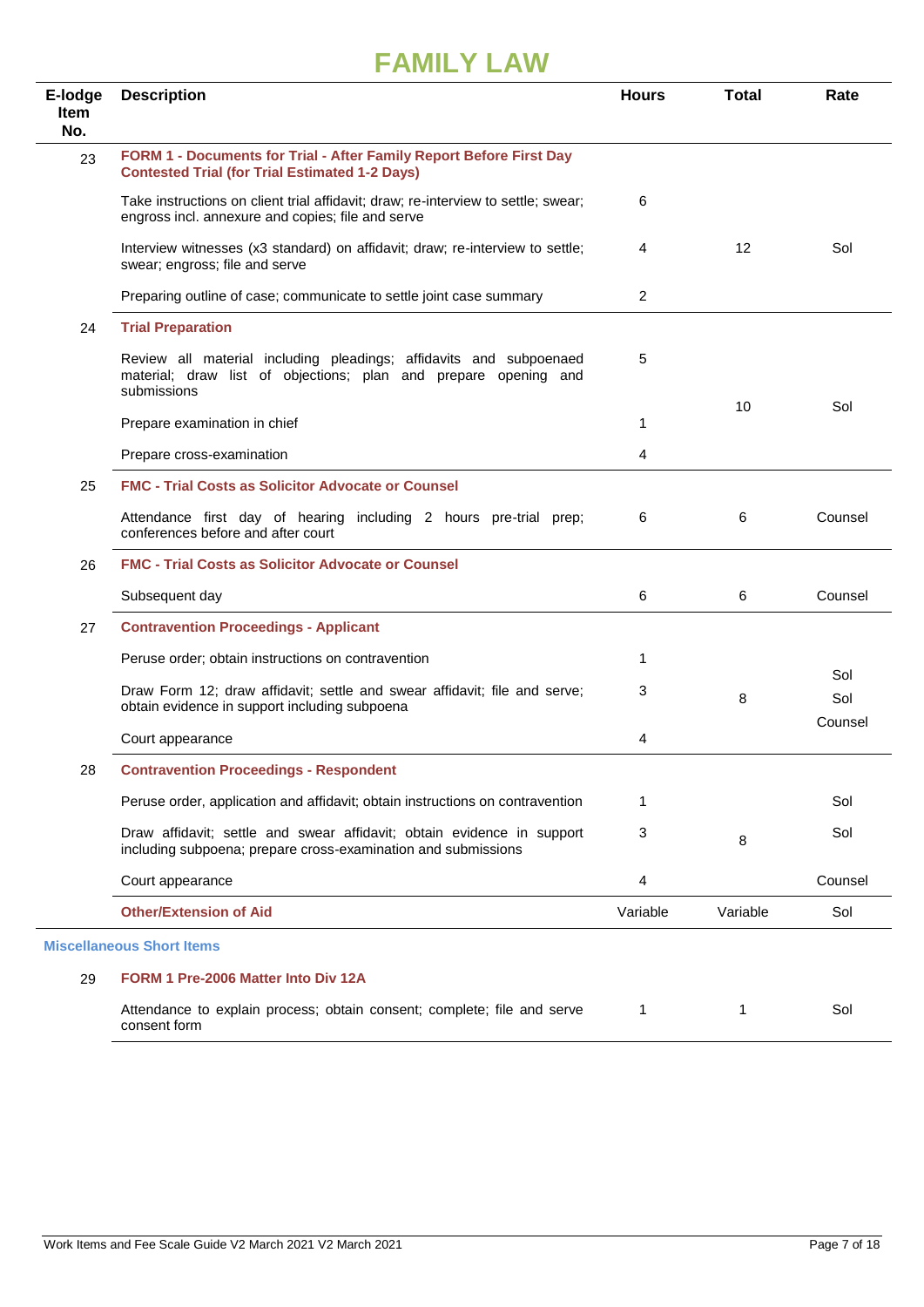| E-lodge<br><b>Item</b><br>No. | <b>Description</b>                                                                                                                      | <b>Hours</b>   | <b>Total</b> | Rate    |
|-------------------------------|-----------------------------------------------------------------------------------------------------------------------------------------|----------------|--------------|---------|
| 30                            | <b>Child Responsive Program - Additional Item Following First Court</b><br><b>Date</b>                                                  |                |              |         |
|                               | Read short family report; conference client debrief and obtain instructions                                                             | 2              |              |         |
|                               | Feedback conference                                                                                                                     | 2              | 5            | Sol     |
|                               | Attend Registrar's Procedural hearing; negotiate orders and directions;<br>prepare and mention for consent orders or trial directions   | 1              |              |         |
| 31                            | <b>Interim Hearing on Adjourned Date</b>                                                                                                |                |              |         |
|                               | File management; refresh; negotiate resolution; obtain instructions                                                                     | 1              |              | Sol     |
|                               | Attend court on contest or consent orders                                                                                               | $\overline{2}$ | 3            | Counsel |
| 32                            | <b>Judicial Interim or Summary Hearing - Discrete Event</b>                                                                             |                |              |         |
|                               | Take instructions for application; communicate and negotiate                                                                            | 2              |              | Sol     |
|                               | Draw application and affidavits (x2 usual); attend swearing affidavits; file<br>and serve; obtain short service                         | 3              | 8            | Sol     |
|                               | Court attendance (including consent orders)                                                                                             | 3              |              | Counsel |
| 33                            | <b>Subpoena List - Discrete Event</b>                                                                                                   |                |              |         |
|                               | Draw; file; notify; serve subpoena<br>(a)                                                                                               | 0.5            |              |         |
|                               | (b)<br>Appear on return                                                                                                                 | 0.5            | 1.5          | Sol     |
|                               | Read material; note up<br>(c)                                                                                                           | 0.5            |              |         |
| 34                            | <b>Single Expert Appointment discrete item</b>                                                                                          |                |              |         |
|                               | Negotiate identity of SE and availability<br>(a)                                                                                        | 1              |              |         |
|                               | Review issues and draw; circulate; execute; file Terms of Reference<br>(b)                                                              | 2              | 4            | Sol     |
|                               | Registrar's list attendance (x2)<br>(c)                                                                                                 | 1              |              |         |
| 35                            | <b>Other Contested Short List</b>                                                                                                       |                |              |         |
|                               | For example: Expert dispute; disputed directions; contested subpoena list;<br>defaulters list; applications for leave to issue subpoena |                |              |         |
|                               | Review file; prepare argument; negotiate; draw necessary submissions;<br>documents                                                      | 1              | 3            | Counsel |
|                               | Appear in Court                                                                                                                         | $\overline{2}$ |              |         |
| 36                            | <b>Briefing Counsel Where Approved</b>                                                                                                  |                |              |         |
|                               | Prepare and deliver brief to counsel                                                                                                    | 1              | 2            | Sol     |
|                               | Conference with client; counsel                                                                                                         | 1              |              |         |
| 37                            | <b>Reading Time Discrete Item</b>                                                                                                       |                |              |         |
|                               | For brief in excess of 500 pages or on resumption of part heard trial after<br>significant lapse of time                                | 2              | 2            | Counsel |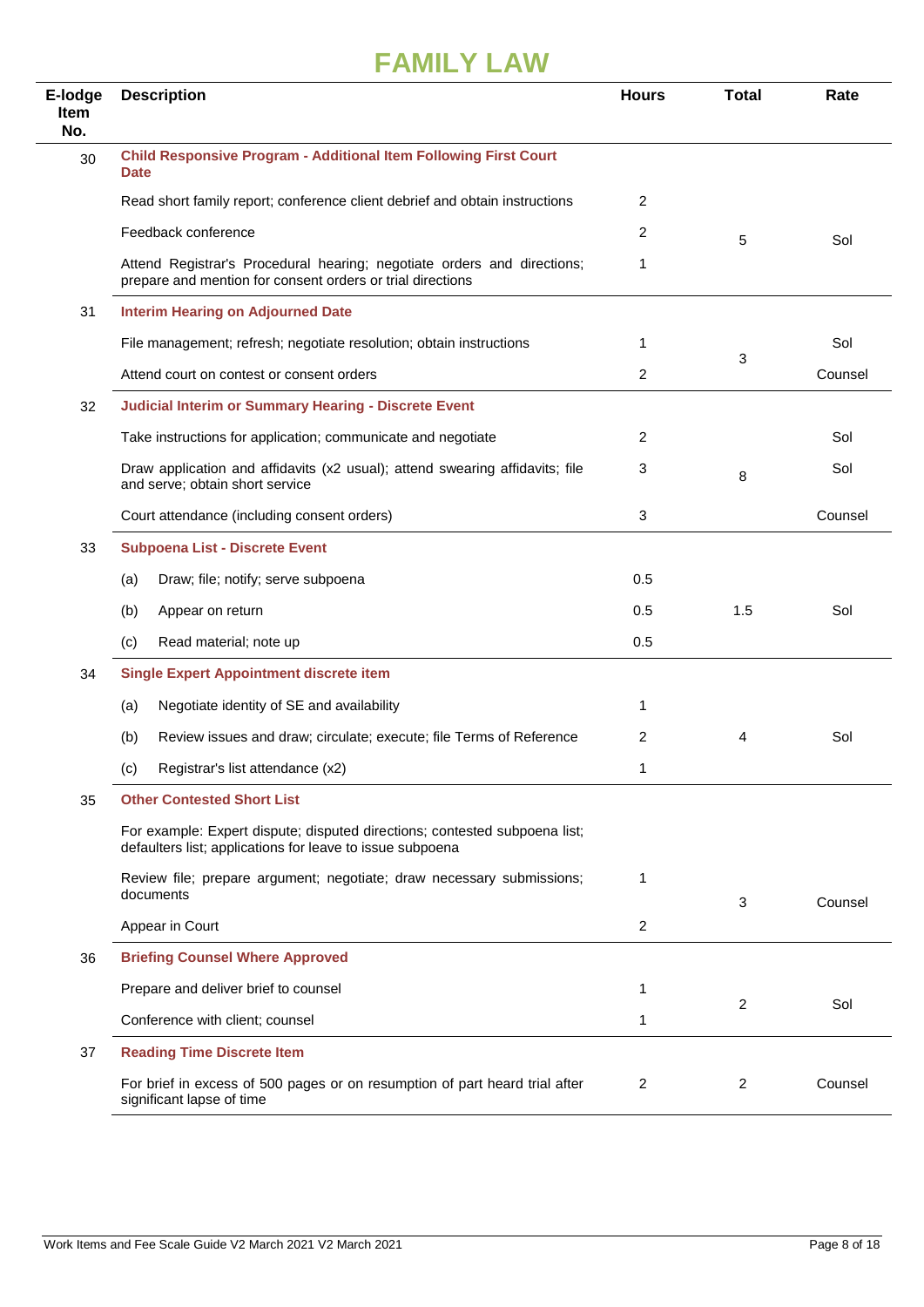| E-lodge<br><b>Item</b><br>No. | <b>Description</b>                                                                                                                                                                                        | <b>Hours</b>   | <b>Total</b>   | Rate    |
|-------------------------------|-----------------------------------------------------------------------------------------------------------------------------------------------------------------------------------------------------------|----------------|----------------|---------|
| 38                            | <b>Case Review - Complex Where Approved</b>                                                                                                                                                               |                |                |         |
|                               | Review file; preparing court documents (if any); taking instructions; court<br>attendance; obtaining consent orders, if appropriate                                                                       | 3              | 3              | Sol     |
|                               | <b>Other/Extension of Aid</b>                                                                                                                                                                             | Variable       | Variable       | Sol     |
|                               | <b>Independent Children's Lawyer (ICL)</b>                                                                                                                                                                |                |                |         |
| 39                            | <b>ICL Initial Grant</b>                                                                                                                                                                                  |                |                |         |
|                               | File Address for Service; obtain and read material; obtain authorities;<br>procure and read medical reports, teach info                                                                                   | 5              |                |         |
|                               | Organise appointment and venue; interview children                                                                                                                                                        | 2              | 9              | Sol     |
|                               | Draw; file; serve and notify subpoena (x2 usual) and appear in subpoena<br>list or Registrar's procedural list                                                                                            | 2              |                |         |
| 40                            | <b>ICL - Read Subpoena Material</b>                                                                                                                                                                       | $\overline{2}$ | $\overline{2}$ | Sol     |
| 41                            | <b>Chair ICL Conference</b>                                                                                                                                                                               |                |                |         |
|                               | Read Outlines; organise conference and venue; communicate to set<br>agenda                                                                                                                                | 0.5            |                |         |
|                               | Conduct conference                                                                                                                                                                                        | 3              | 4              | Counsel |
|                               | Draw Parenting agreement/consent orders                                                                                                                                                                   | 0.5            |                |         |
| 42                            | <b>ICL - First Court Event</b>                                                                                                                                                                            |                |                |         |
|                               | First appearance at CAC, JCC or in Div 12A first day hearing including<br>prepare list of issues                                                                                                          | 3              | 3              | Counsel |
| 43                            | ICL - Interview Children Subsequent - Discrete Item                                                                                                                                                       |                |                |         |
|                               | Organise interview venue                                                                                                                                                                                  | 0.5            |                |         |
|                               | Conduct interview with children; report as appropriate to parties, experts                                                                                                                                | 1.5            | 2              | Sol     |
| 44                            | ICL - Interim or Summary Hearing as Discrete Event (incl Waiting<br>Time)                                                                                                                                 |                |                |         |
|                               | Reading and prep; negotiation                                                                                                                                                                             | 1              | 4              | Counsel |
|                               | Court Appearance                                                                                                                                                                                          | 3              |                |         |
| 45                            | <b>ICL - Preparation for Trial</b>                                                                                                                                                                        |                |                |         |
|                               | Check subpoenaed material; interview expert and lay witnesses; draw file<br>and serve affidavits (x2 standard); prepare single expert; read parties'<br>material served; prepare outline of case document | 6              | 6              | Counsel |
| 46                            | ICL - Contested Hearing as Solicitor Advocate/Counsel                                                                                                                                                     |                |                |         |
|                               | First day fee including re-reading material; prepare cross-examination and<br>submissions; settlement negotiations and conferences before and after<br>court                                              | 6              | 6              | Counsel |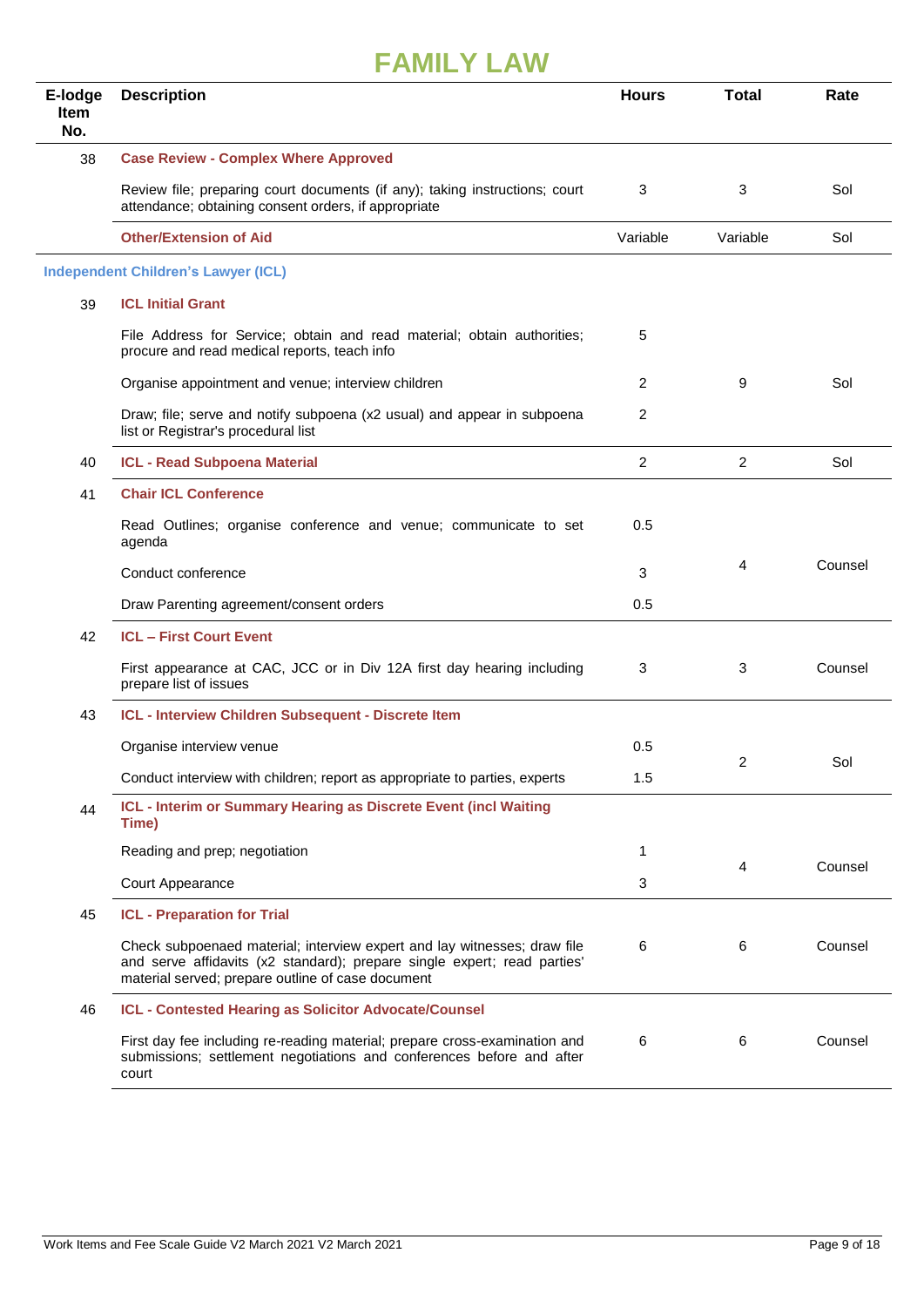| E-lodge<br><b>Item</b><br>No. | <b>Description</b>                                                                                                 | <b>Hours</b>   | <b>Total</b> | Rate    |
|-------------------------------|--------------------------------------------------------------------------------------------------------------------|----------------|--------------|---------|
| 47                            | ICL - Contested Hearing as Solicitor Advocate                                                                      |                |              |         |
|                               | Subsequent day incl. take judgment; arrange and attend debrief interview<br>with children                          | 6              | 6            | Counsel |
|                               | <b>Other/Extension of Aid</b>                                                                                      | Variable       | Variable     | Sol     |
| <b>Appeals</b>                |                                                                                                                    |                |              |         |
| 48                            | <b>Appeal to Full Court Family Court</b>                                                                           |                |              |         |
|                               | Obtain and read transcript; advise client; draw Notice of Appeal; draft<br>summary or argument; settle Appeal Book | 10             | 10           | Sol     |
| 49                            | <b>Appeal to a Single Judge of Family Court</b>                                                                    |                |              |         |
|                               | Obtain and read transcript; advise client; draw Notice of Appeal; draft<br>summary or argument; settle Appeal Book | 8              | 8            | Counsel |
| 50                            | <b>Appeal to Full Court or Single Judge</b>                                                                        |                |              |         |
|                               | Draw and settle amended Notice of Appeal                                                                           | $\overline{2}$ |              |         |
|                               | Draw and settle final summary of argument                                                                          | 4              | 6            | Counsel |
| 51                            | <b>Appeal to Full Court or Single Judge</b>                                                                        |                |              |         |
|                               | Appear on hearing first day as solicitor advocate/counsel                                                          | 6              | 6            | Counsel |
| 52                            | <b>Appeal to Full Court or Single Judge</b>                                                                        |                |              |         |
|                               | Appear on hearing subsequent days                                                                                  | 6              | 6            | Counsel |
|                               | <b>Other/Extension of Aid</b>                                                                                      | Variable       | Variable     | Sol     |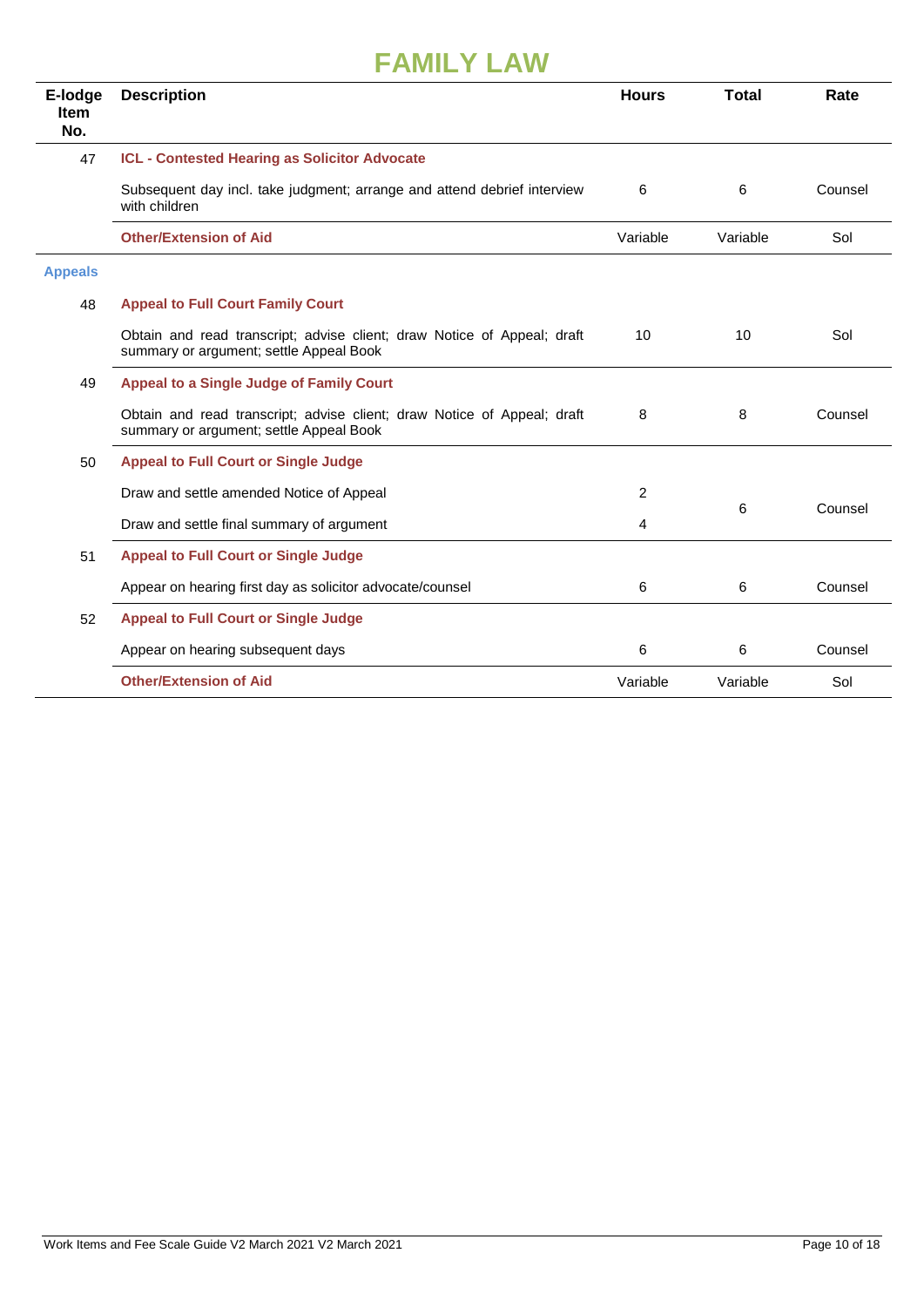| E-lodge<br><b>Item</b><br>No. | <b>Description</b>                                                                                                        | <b>Hours</b> | <b>Total</b> | Rate |
|-------------------------------|---------------------------------------------------------------------------------------------------------------------------|--------------|--------------|------|
|                               | <b>General Work Items</b>                                                                                                 |              |              |      |
|                               | Aid to Investigate and Report                                                                                             | $\mathbf{1}$ | 1            | Sol  |
|                               | Aid for Negotiations Only                                                                                                 | 1            | 1            | Sol  |
|                               | Aid to Investigate and Negotiate                                                                                          | 1            | 1            | Sol  |
|                               | Other/Extension of Aid                                                                                                    | Variable     | Variable     | Sol  |
| <b>AAT/SSAT</b>               |                                                                                                                           |              |              |      |
|                               | Appeal to AAT                                                                                                             | 1            | 1            | Sol  |
|                               | Investigate and Report on Appeal to AAT                                                                                   | 3            | 3            | Sol  |
|                               | Other/Extension of Aid                                                                                                    | 1            | 1            | Sol  |
|                               | <b>Child Safety</b>                                                                                                       |              |              |      |
| 56                            | <b>Acting for Participating Party - Initial Grant</b>                                                                     |              |              |      |
|                               | Take instructions; communication and negotiation                                                                          | 2            |              |      |
|                               | Read initial CSS trial material; appear 1 court mention date                                                              | 2            | 9            | Sol  |
|                               | Conference with client before s.52 conference; read further affidavits and expert reports                                 | 2            |              |      |
|                               | Attend s.52 conference and same day mention                                                                               | 3            |              |      |
| 57                            | Acting for Party - Subsequent File Management Item (*High Maintenance Clients)                                            |              |              |      |
|                               | Attend to urgent client concerns; additional conference; communication and negotiation                                    | 2            | 2            | Sol  |
| 58                            | <b>Acting for Party - From s.52 Conference</b>                                                                            |              |              |      |
|                               | Read CSS trial material up to 500 pages                                                                                   | 2            |              |      |
|                               | Take instructions on affidavit; draw; attend on settling affidavit; swear; engross; copy; file<br>and serve               | 2            | 6            | Sol  |
|                               | Take instructions on witness affidavit (1 standard); draw; attend on settling; swear;<br>engross; copy; file and serve    | 1            |              |      |
|                               | Attend at least one further Court mention/directions date                                                                 | $\mathbf{1}$ |              |      |
| 58a                           | <b>Second or subsequent s.52 Conference</b>                                                                               | 3            | 3            | Sol  |
| 59                            | Acting for Interested Party - Appear Trial as Solicitor Advocate/Counsel                                                  |              |              |      |
|                               | Prep; reading; first day hearing fee; incl conferences before and after court                                             | 6            | 6            | Sol  |
| 60                            | Acting for Interested Party - Appear Trial as Solicitor Advocate/Counsel                                                  |              |              |      |
|                               | Subsequent day                                                                                                            | 6            | 6            | Sol  |
| 60a                           | <b>Child's Sep Rep Initial Grant</b>                                                                                      |              |              |      |
|                               | File address for Service; obtain and read material; obtain authorities; procure and read<br>medical reports; teacher info | 5            |              |      |
|                               | Organise appointment and venue; interview children                                                                        | 2            | 9            | Sol  |
|                               | Draw; file; serve and notify subpoenas (x2 usual) and appear in subpoenas list or<br>Registrar's procedural list          | 2            |              |      |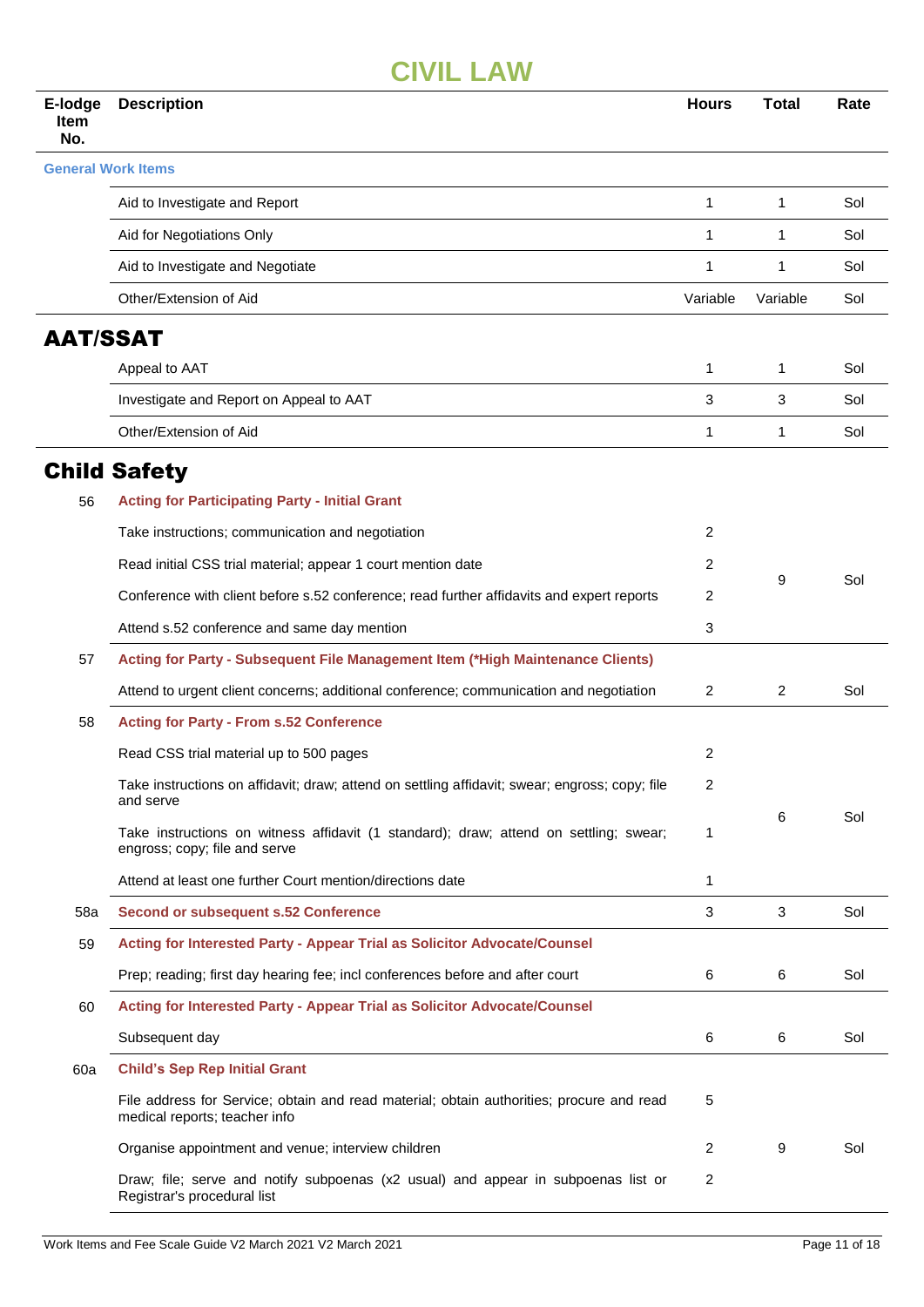| E-lodge<br><b>Item</b><br>No. | <b>Description</b>                                                                                                                                                                                        | <b>Hours</b>   | <b>Total</b>   | Rate |
|-------------------------------|-----------------------------------------------------------------------------------------------------------------------------------------------------------------------------------------------------------|----------------|----------------|------|
| 60 <sub>b</sub>               | <b>Child's Sep Rep - Read CSS material</b>                                                                                                                                                                | $\overline{c}$ | $\overline{2}$ | Sol  |
| 60 <sub>c</sub>               | <b>Child's Sep Rep - Conference Chair</b>                                                                                                                                                                 |                |                |      |
|                               | Read outlines; organise conference and venue; communicate to set agenda                                                                                                                                   | 0.5            |                |      |
|                               | Conduct conference                                                                                                                                                                                        | 3              | 4              | Sol  |
|                               | Draw orders                                                                                                                                                                                               | 0.5            |                |      |
| 60d                           | <b>Child's Sep Rep First Court Event</b>                                                                                                                                                                  |                |                |      |
|                               | First appearance in first day hearing including prepare list of issues                                                                                                                                    | 3              | 3              | Sol  |
| 60e                           | Child's Sep Rep - Interview Children Subsequent - Discrete Item                                                                                                                                           |                |                |      |
|                               | Organise interview venue                                                                                                                                                                                  | 0.5            |                | Sol  |
|                               | Conduct interview with children; report as appropriate to parties, experts                                                                                                                                | 1.5            | 2              |      |
| 60f                           | <b>Child's Sep Rep - s.52 Conference</b>                                                                                                                                                                  |                |                |      |
|                               | Reading and prep; negotiation                                                                                                                                                                             | 1              | 4              | Sol  |
|                               | Conference                                                                                                                                                                                                | 3              |                |      |
| 60g                           | <b>Child's Sep Rep - Preparation for Trial</b>                                                                                                                                                            |                |                |      |
|                               | Check subpoenaed material; interview expert and lay witnesses; draw file and serve<br>affidavits (x2 standard); prepare single expert; read parties' material served; prepare<br>outline of case document | 6              | 6              | Sol  |
| 60h                           | <b>Child's Sep Rep - Contested Hearing</b>                                                                                                                                                                |                |                |      |
|                               | First day fee including re-reading material; prepare cross-examination and submission;<br>settlement negotiations and conferences before and after court                                                  | 6              | 6              | Sol  |
| 60i                           | <b>Child's Sep Rep - Contested Hearing</b>                                                                                                                                                                |                |                |      |
|                               | Subsequent day incl take judgment; arrange and attend debrief interview                                                                                                                                   | 6              | 6              | Sol  |
|                               | <b>Aid for Negotiations Only</b>                                                                                                                                                                          | 1              | 1              | Sol  |
|                               | <b>Aid to Investigate and Negotiate</b>                                                                                                                                                                   | 1              | $\mathbf{1}$   | Sol  |
|                               | <b>Aid to Investigate and Report</b>                                                                                                                                                                      | 1              | $\mathbf{1}$   | Sol  |
|                               | <b>Attend Child Sep Rep Conference</b>                                                                                                                                                                    | $\mathbf{3}$   | 3              | Sol  |
|                               | <b>Mention</b>                                                                                                                                                                                            | 0.5            | .05            | Sol  |
|                               | <b>Other/Extension of Aid</b>                                                                                                                                                                             | Variable       | Variable       | Sol  |
|                               | <b>Federal Court</b>                                                                                                                                                                                      |                |                |      |

| Appeal Veteran's Appeal to Federal Court      | 19       | 19       | Sol |
|-----------------------------------------------|----------|----------|-----|
| Investigate Veteran's Appeal to Federal Court |          |          | Sol |
| Other/Extension of Aid                        | Variable | Variable | Sol |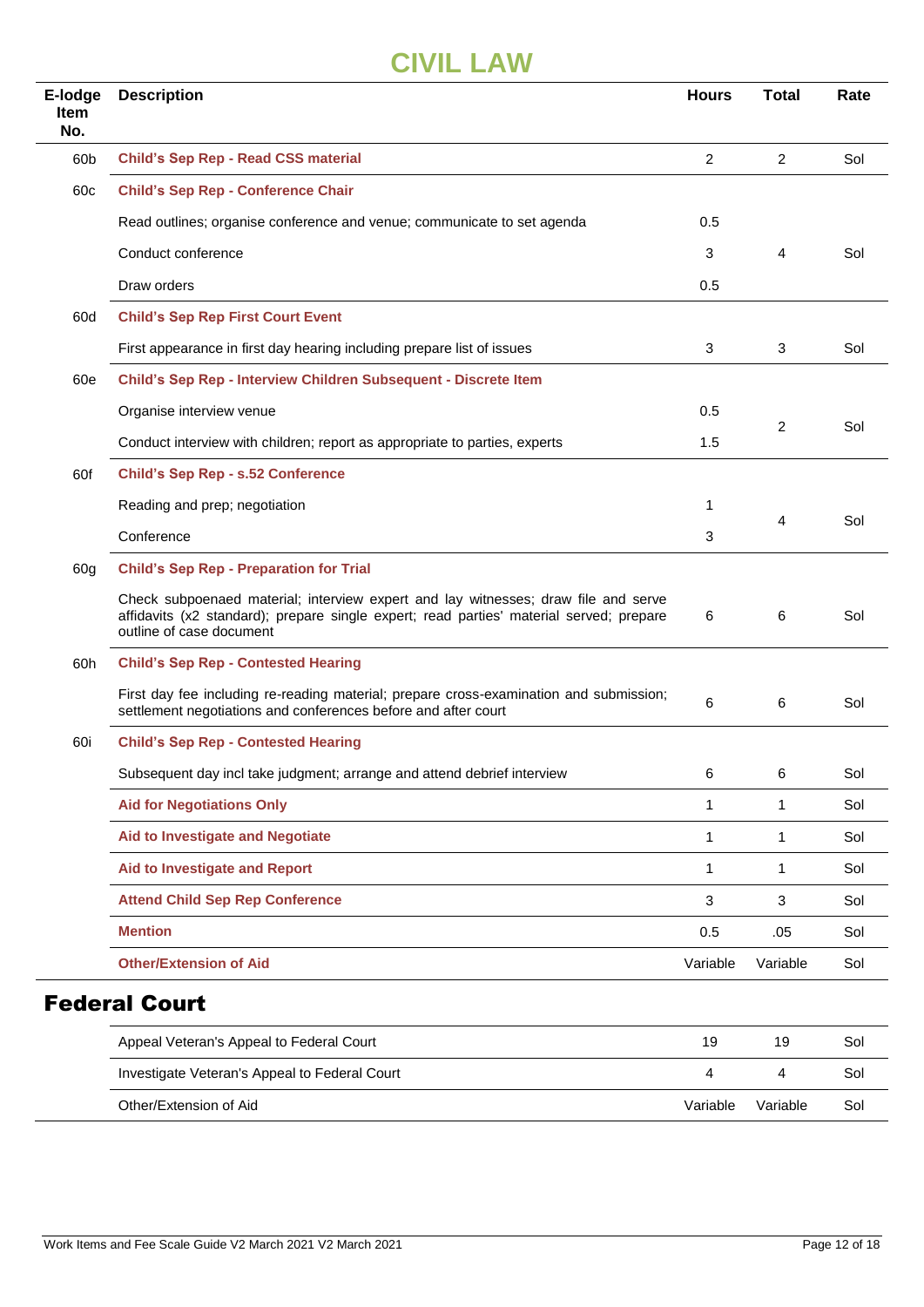| E-lodge<br><b>Item</b><br>No. | <b>Description</b>                                | <b>Hours</b> | Total | Rate |
|-------------------------------|---------------------------------------------------|--------------|-------|------|
|                               | <b>Magistrates Court</b>                          |              |       |      |
|                               | Aid for Negotiations Only                         | 1            | 1     | Sol  |
|                               | Aid to Defend Proceedings in Magistrates Court    | 3.5          | 3.5   | Sol  |
|                               | Aid to Institute Proceedings in Magistrates Court | 3.5          | 3.5   | Sol  |
|                               | Aid to Investigate and Negotiate                  | 3            | 3     | Sol  |
|                               | Aid to Investigate and Report                     | 1            | 1     | Sol  |

| Family Violence Order              | 3.5 | 3.5 | Sol |
|------------------------------------|-----|-----|-----|
| Other/Extension of Aid             |     |     | Sol |
| <b>Restraint Order Application</b> | 3.5 | 3.5 | Sol |
| <b>Revoke Restraint Order</b>      | 2   |     | Sol |
| Vary Restraint Order               | 3   | 3   | Sol |
|                                    |     |     |     |

#### Migration

| Aid for Negotiations Only        |  | Sol |
|----------------------------------|--|-----|
| Aid to Investigate and Negotiate |  | Sol |
| Aid to Investigate and Report    |  | Sol |
| Other/Extension of Aid           |  | Sol |

#### Supreme Court

|    | Aid for Negotiations Only                                                                | 1              | 1   | Sol |
|----|------------------------------------------------------------------------------------------|----------------|-----|-----|
|    | Aid to Investigate and Negotiate                                                         | 3              | 3   | Sol |
|    | Aid to Investigate and Report                                                            | 1              | 1   | Sol |
|    | Other/Extension of Aid                                                                   | 1              | 1   | Sol |
| 61 | <b>Initial Grant</b>                                                                     |                |     |     |
|    | Take initial instructions                                                                | 2              |     | Sol |
|    | Collect and read financial documents; negotiate before filing                            | 2              | 4   |     |
| 62 | <b>Initiating Proceedings</b>                                                            |                |     |     |
|    | Draw Writ or Originating Application                                                     | 0.5            |     | Sol |
|    | Draw; settle in conference with client; administer affidavit; file and serve             | 4              | 4.5 |     |
| 63 | <b>Enter a Defence</b>                                                                   |                |     |     |
|    | Conference obtaining initial instructions                                                | $\overline{2}$ |     | Sol |
|    | Notice of Appearance; draw file and serve                                                | 0.5            | 2.5 |     |
| 64 | <b>Draw File and Serve a Counter Claim</b>                                               |                |     |     |
|    | Draw file and serve pleading                                                             | 0.5            |     |     |
|    | Draw; settle in conference with client; administer affidavit in response; file and serve | 4              | 4.5 | Sol |
|    |                                                                                          |                |     |     |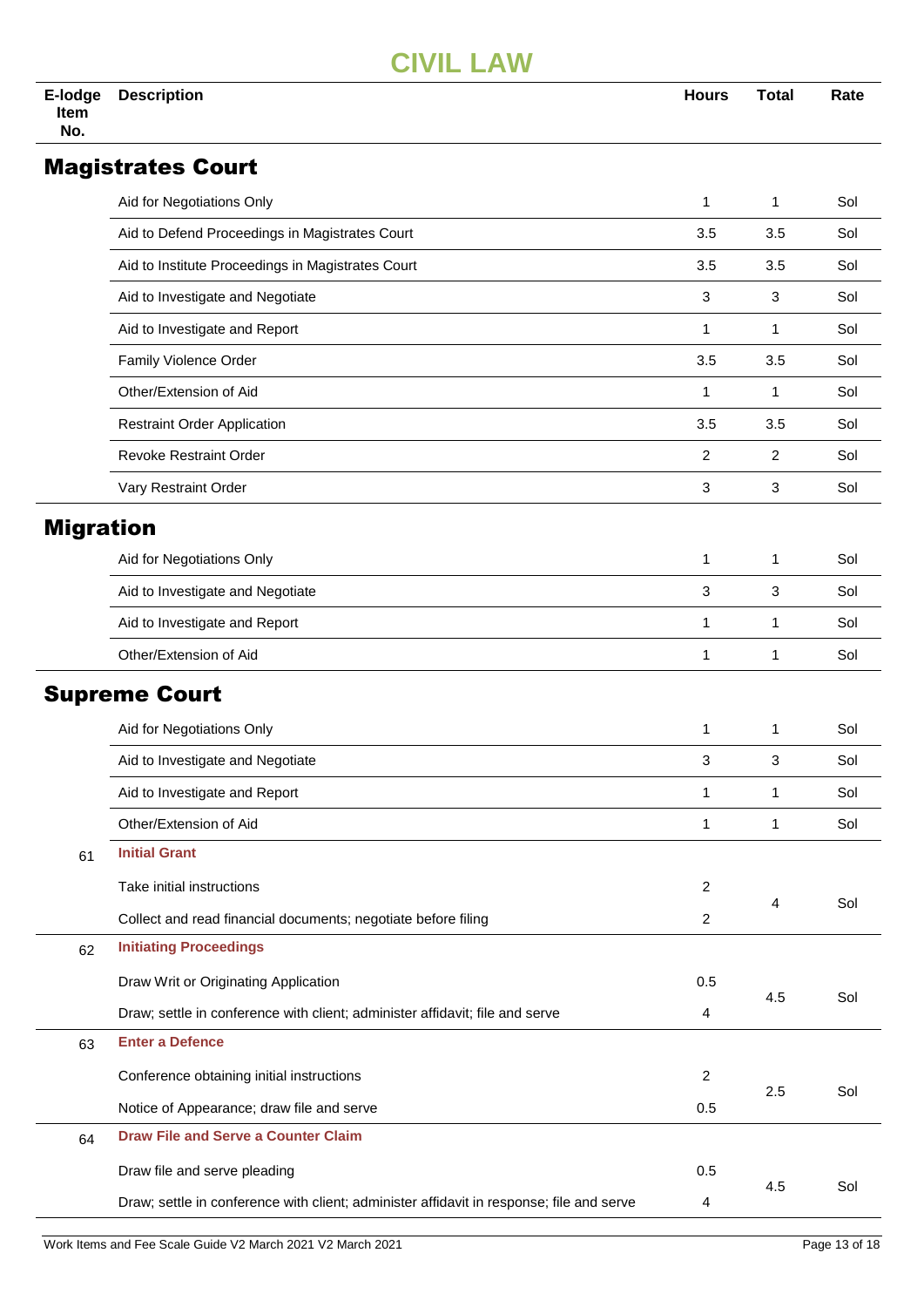| E-lodge<br>Item No. | <b>Description</b>                                                                                                                                | <b>Hours</b>   | <b>Total</b>   | Rate    |
|---------------------|---------------------------------------------------------------------------------------------------------------------------------------------------|----------------|----------------|---------|
| 65                  | <b>Directions Hearing Before Master</b>                                                                                                           |                |                |         |
|                     | Review file; negotiate directions and appear                                                                                                      | $\mathbf{1}$   | $\mathbf{1}$   | Sol     |
| 66                  | <b>Discovery</b>                                                                                                                                  |                |                |         |
|                     | Incl draw and serve list of documents; peruse other party list of docs                                                                            | 2              |                |         |
|                     | Peruse documents discovered                                                                                                                       | 3              | 5              | Sol     |
| 67                  | <b>Interrogatories</b>                                                                                                                            |                |                |         |
|                     | Draw Interrogatories                                                                                                                              | 3              |                |         |
|                     | Peruse other party interrogatories; arrange appointment; obtain instructions; draw<br>answers; settle; attend on swearing and serve               | $\overline{2}$ | 5              | Sol     |
| 68                  | <b>Mediation</b>                                                                                                                                  |                |                |         |
|                     | Conference with client to prepare client and discuss settlement                                                                                   | 1              |                |         |
|                     | Attend mediation conference including pre-mediation phone conference                                                                              | 3              | 4              | Sol     |
| 69                  | <b>Draw Separation Agreement / Consent Orders</b>                                                                                                 |                |                |         |
|                     | Draw; negotiate; settle agreement or orders and agreed statement of facts; engross;<br>attend to execution and filing or exchange                 | 4              | 4              | Sol     |
| 70                  | <b>Trial Prep - Documents for Trial</b>                                                                                                           |                |                |         |
|                     | Including subpoenas; interview witnesses; witness affidavits (x2 usual); file and serve                                                           | 8              |                | Sol     |
|                     | Outline of argument; chronology                                                                                                                   | $\overline{2}$ | 10             | Counsel |
| 71                  | <b>Trial Preparation</b>                                                                                                                          |                |                |         |
|                     | Review all material including pleadings; affidavits and subpoenaed material; draw list of<br>objections; plan and prepare opening and submissions | 5              |                |         |
|                     | Prepare examination in chief/reply                                                                                                                | 1              | 10             | Counsel |
|                     | Prepare cross-examination                                                                                                                         | 4              |                |         |
| 72                  | <b>Briefing Counsel Where Approved</b>                                                                                                            |                |                |         |
|                     | Prepare and deliver brief to counsel                                                                                                              | 1              |                |         |
|                     | Conference with client; counsel                                                                                                                   | 1              | $\overline{2}$ | Sol     |
| 73                  | <b>Contested Trial As Solicitor Advocate/Counsel</b>                                                                                              |                |                |         |
|                     | First day hearing fee incl conferences before and after court                                                                                     | 6              | 6              | Counsel |
| 48                  | <b>Appeal to Full Court of the Supreme Court</b>                                                                                                  |                |                |         |
|                     | Obtain and read transcript; advise client; draw notice of appeal; draft summary or<br>argument; settle Appeal Book                                | 10             | 10             | Sol     |
| 49                  | Appeal to a Single Judge of the Supreme Court                                                                                                     |                |                |         |
|                     | Obtain and read transcript; advise client; draw Notice of Appeal; draft summary or<br>argument; settle Appeal Book                                | 8              | 8              | Counsel |
|                     |                                                                                                                                                   |                |                |         |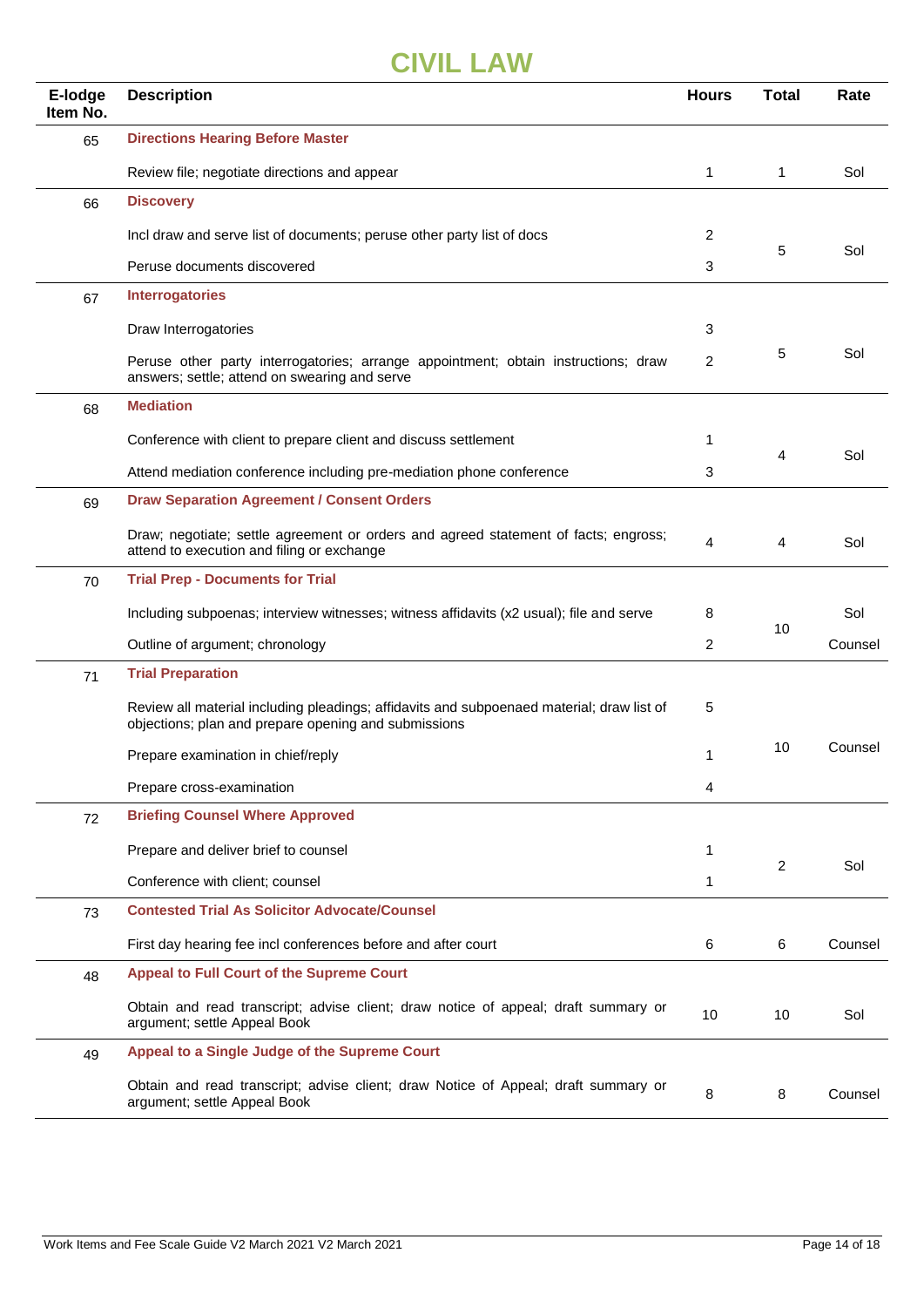| E-lodge<br>Item No. | <b>Description</b>                                        | <b>Hours</b> | Total | Rate    |
|---------------------|-----------------------------------------------------------|--------------|-------|---------|
| 50                  | Appeal to Full Court or Single Judge of the Supreme Court |              |       |         |
|                     | Draw and settle amended Notice of Appeal                  | 2            |       | Counsel |
|                     | Draw and settle final summary of argument                 | 4            | 6     |         |
| 51                  | Appeal to Full Court or Single Judge of the Supreme Court |              |       |         |
|                     | Appear on hearing first day as solicitor advocate/counsel | 6            | 6     | Counsel |
| 52                  | Appeal to Full Court or Single Judge of the Supreme Court |              |       |         |
|                     | Appear on hearing subsequent days                         | 6            | 6     | Counsel |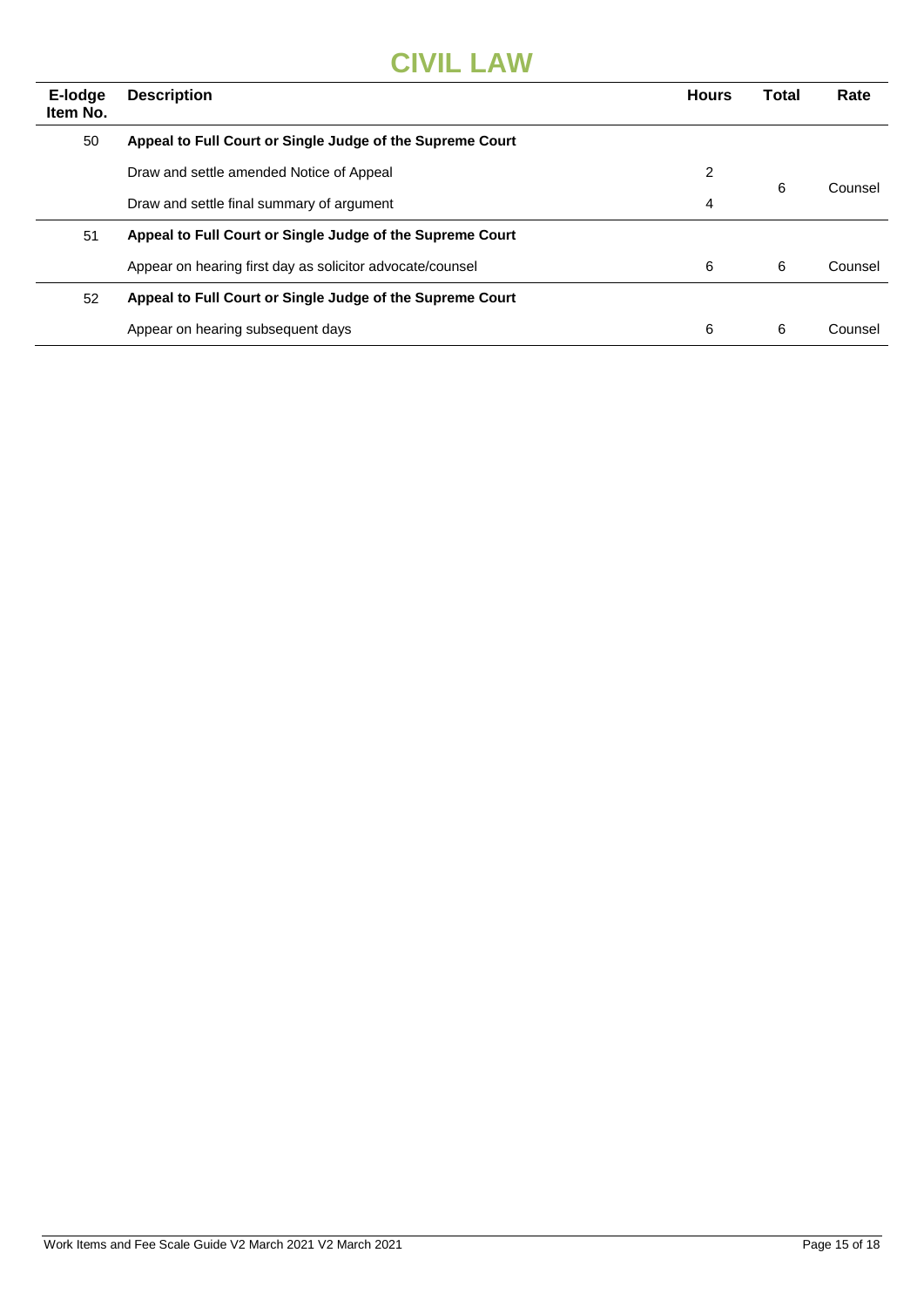## **CRIMINAL LAW**

| E-lodge<br>Item No.       | <b>Description</b>                                                                                                                                                       | <b>Hours</b>   | <b>Total</b>   |     |
|---------------------------|--------------------------------------------------------------------------------------------------------------------------------------------------------------------------|----------------|----------------|-----|
| <b>General Work Items</b> |                                                                                                                                                                          |                |                |     |
|                           | Aid to Investigate and Report                                                                                                                                            | 1              | 1              | Sol |
|                           | Aid for Negotiations Only                                                                                                                                                | 1              | 1              | Sol |
|                           | Aid to Investigate and Negotiate                                                                                                                                         | Variable       | Variable       | Sol |
|                           | Other/Extension of Aid                                                                                                                                                   | Variable       | Variable       | Sol |
|                           | <b>Magistrates Court</b>                                                                                                                                                 |                |                |     |
|                           | Aid to Investigate and Report                                                                                                                                            | 1              | 1              | Sol |
|                           | Aid to Investigate and Negotiate                                                                                                                                         | 3              | $\mathbf{3}$   | Sol |
|                           | Aid for Negotiations Only                                                                                                                                                | 1              | 1              | Sol |
|                           | Other/Extension of Aid                                                                                                                                                   | 1              | $\mathbf{1}$   | Sol |
|                           | <b>Bail Application</b>                                                                                                                                                  | 1              | 1              | Sol |
|                           | Plea in Mitigation or Investigate                                                                                                                                        | 3              | 3              | Sol |
|                           | Plea in Mitigation - Recent Familiarity with Client                                                                                                                      | 2              | $\overline{2}$ | Sol |
|                           | Plea in Mitigation - Many Recent Charges                                                                                                                                 | 1              | 1              | Sol |
|                           | Plea in Mitigation - Restricted Licence                                                                                                                                  | 4              | 4              | Sol |
|                           | Plea in Mitigation or Investigate - Youth Justice Court                                                                                                                  | 3              | 3              | Sol |
|                           | <b>Contest Mention</b>                                                                                                                                                   | 1              | 1              | Sol |
|                           | Remand/Mention                                                                                                                                                           | 0.5            | 0.5            | Sol |
|                           | <b>Disputed Facts Hearing</b>                                                                                                                                            | 1              | $\mathbf{1}$   | Sol |
|                           | Disputed Facts Hearing - Youth Justice Court                                                                                                                             | 1              | 1              | Sol |
|                           | Drug Diversion Programme                                                                                                                                                 | 3              | $\mathbf{3}$   | Sol |
|                           | <b>Uncontested Committal</b>                                                                                                                                             | 4              | 4              | Sol |
|                           | Preparation for Hearing                                                                                                                                                  | 2.75           | 2.75           | Sol |
|                           | Youth Justice Review - Youth Justice Court                                                                                                                               | 3              | 3              | Sol |
|                           | Mental Health Diversion List                                                                                                                                             | 3              | 3              | Sol |
|                           | Hearing (days or part thereof)                                                                                                                                           | 6              | 6              | Sol |
|                           | Section 8A - Preparation for Hearing                                                                                                                                     | $\overline{2}$ | $\overline{2}$ | Sol |
|                           | Section 8A - Hearing (days or part thereof)                                                                                                                              | 6              | 6              | Sol |
|                           | Intermediaries Scheme - Preparation for grounds rules hearing, appearance at ground<br>rules hearing, attendance upon intermediary and preparation for cross examination | 4              | 4              | Sol |
|                           | Intermediaries Scheme - Each additional witness requiring an intermediary                                                                                                | $\overline{2}$ | $\overline{2}$ | Sol |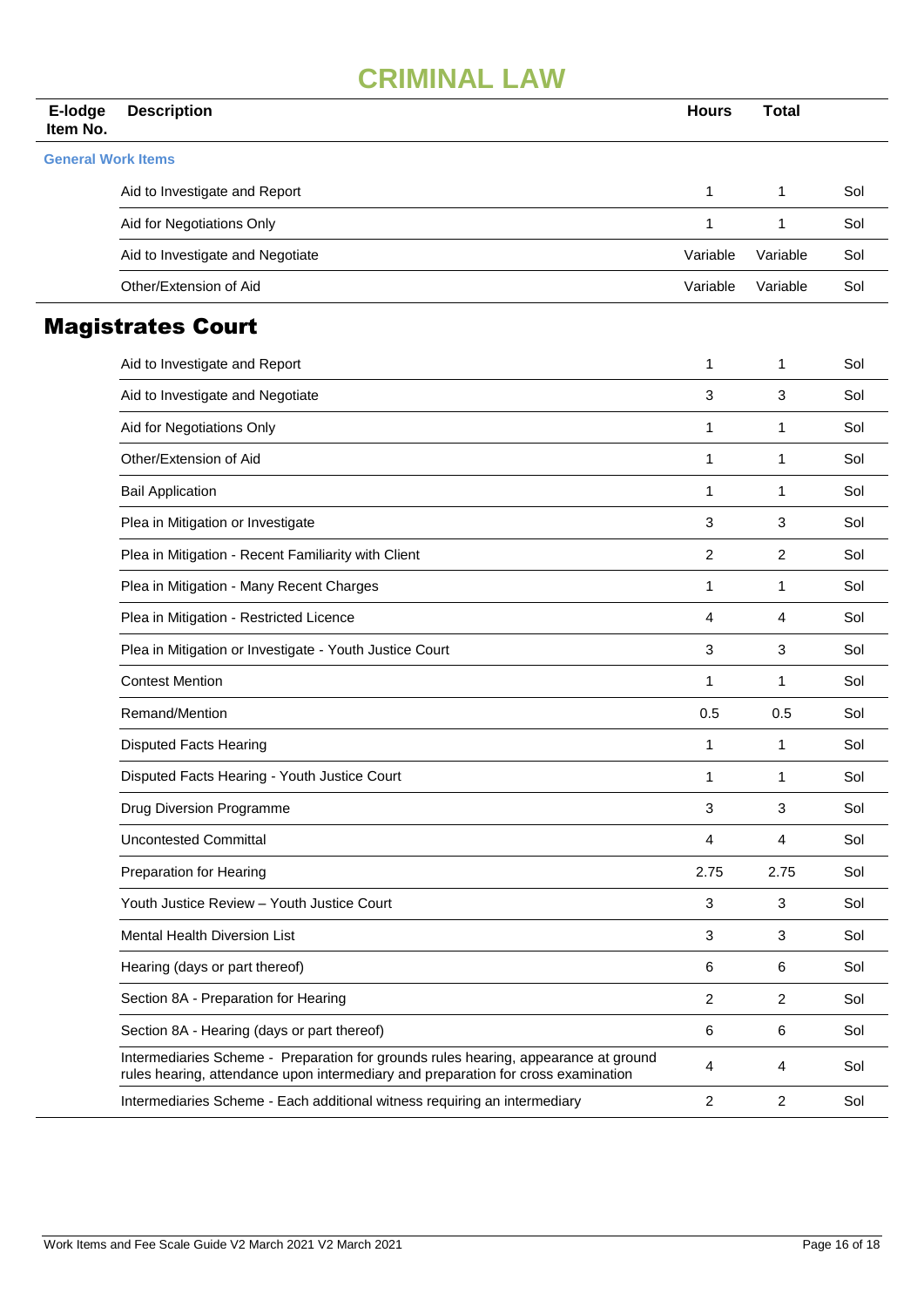## **CRIMINAL LAW**

| E-lodge<br>Item No. | <b>Description</b>                           | <b>Hours</b>   | <b>Total</b>     |         |
|---------------------|----------------------------------------------|----------------|------------------|---------|
|                     | <b>Supreme Court</b>                         |                |                  |         |
|                     | Aid to Investigate and Report                | 1              | 1                | Sol     |
|                     | Aid to Investigate and Negotiate             | 3              | 3                | Sol     |
|                     | Aid for Negotiations Only                    | 1              | 1                | Sol     |
|                     | <b>Bail Application</b>                      | 1.25           | 2.75             | Sol     |
|                     |                                              | 1.5            |                  | Counsel |
|                     | Plea in Mitigation                           | $\overline{2}$ | 4.5              | Sol     |
|                     |                                              | 2.5            |                  | Counsel |
|                     | Plea in Mitigation - Recent Familiarity      | 1              | 3                | Sol     |
|                     |                                              | $\overline{2}$ |                  | Counsel |
|                     | <b>Preliminary Proceedings</b>               | 3.5            | 3.5              | Counsel |
|                     | Remand/Mention                               | 1              | 1                | Counsel |
|                     | <b>Disputed Facts Hearing</b>                | 3              | 3                | Counsel |
|                     | Trial First Day + Fee on Brief               | 3              | 10               | Sol     |
|                     |                                              | 7              |                  | Counsel |
|                     | Trial Each Subsequent Day                    | 6              | 6                | Counsel |
|                     | CCA Appeal Investigate & Report - Sentence   | 4              | 4                | Sol     |
|                     | CCA Appeal Investigate & Report - Conviction | 4              | 4                | Sol     |
|                     | CCA Appeal - Sentence                        | 10             | 15               | Sol     |
|                     |                                              | 5              |                  | Counsel |
|                     | CCA Appeal - Conviction                      | 10             | 15               | Sol     |
|                     |                                              | 5              |                  | Counsel |
|                     | CCA Appeal - Respond Crown Filed             | 10             | 15               | Sol     |
|                     |                                              | $\sqrt{5}$     |                  | Counsel |
|                     | LCA Investigate & Report - Sentence          | $\mathbf{3}$   | 3                | Sol     |
|                     | LCA Investigate & Report - Conviction        | 3              | 3                | Sol     |
|                     | LCA - File and Argue                         | 4              | 9                | Sol     |
|                     |                                              | 5              |                  | Counsel |
|                     | LCA - Respond Crown Filed                    | $\,$ 5 $\,$    | 9                | Sol     |
|                     |                                              | 4              |                  | Counsel |
|                     | Apply to Supreme Court to Fix Sentence       | 4              | 9                | Sol     |
|                     |                                              | 5              |                  | Counsel |
|                     | Other/Extension of Aid                       | Variable       | Variable         | Sol     |
|                     | Section 8A - Preparation for Hearing         | $\overline{c}$ | $\boldsymbol{2}$ | Sol     |
|                     |                                              |                |                  |         |